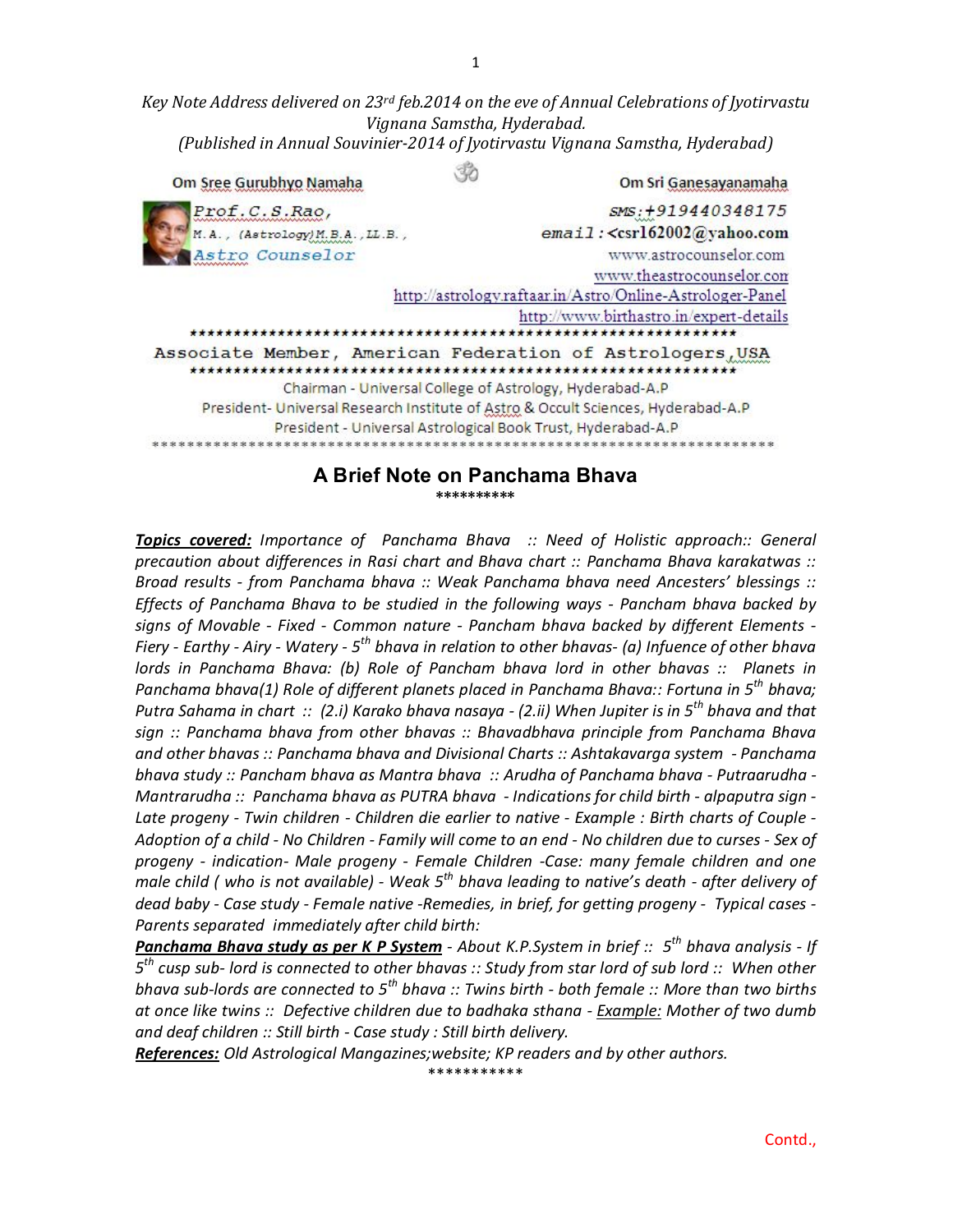### **Importance of Panchama Bhava**

**Need of Holistic approach:** In the analysis of Panchama bhava one need to keep in mind the need of a holistic approach to the birth / horary chart. No bhava or a planet can be separated from among others.

# **General precaution about differences in Rasi chart and Bhava chart.**

- Notice the difference in rasi chart and bhava chart. Bhava chart is to be used for bhava results.
- Span of a bhava spreads into more than one zodiac sign. In some case of births mostly which are away from equator- some intercepted signs are likely. It is the signs that intercept and not bhavas. In the case of intercepted signs bhavas spread into more than two signs. Some signs do not get any bhava sputa. Careful analysis is needed in cases of intercepted signs.
- System of bhava division adopted is to be carefully noted. In Sripati system of bhava division bhava middle sputa is the important bhava sputa. In others like placidious system -adopted in K P system - bhava arambha sputa is important. Sign lord of the important bhava sputa - i.e., middle in Sripati system and beginning in Placidus system is the bhava lord.
- Strength of a planet differs in a bhava depending on its proximity from bhava sputa beginning , middle or ending. Sometimes a planet's sign lord and bhava lord are likely to differ depending on its placement. In such cases effects of such a planet is to be studied in the light of that planet's karakatwa plus its position in a particular bhava plus the qualities of the sign position. Never ignore the zodiac sign behind the planet and its bhava position.

### *General rule for rasi or bhava analysis is to treat the lagna / Moon lagna / Sun lagna as the first bhava depending on their strength.*

For example take famous Sachin tendulkar chart - In his birth chart - Moon sign is more important. From Sagittarius i.e., Moon lagna - Aries is 5<sup>th</sup> and 9<sup>th</sup> is Leo. 5<sup>th</sup> lord and 9<sup>th</sup> lord are exalted in 2nd and 5th from Moon lagna. Mars is also aspecting 9th bhava and its lord Sun. Mars conjoined with Jupiter - Moon lagna lord. Jupiter debilitation is cancelled. Mars given energy to play while Jupiter and 9<sup>th</sup> lord Sun is giving Wealth, honour, name and fame. 9<sup>th</sup> lord being Sun and is exalted in 5<sup>th</sup> native got highest honor at young age. viz., Bharat Ratna from Government of India.

# **Panchama Bhava karakatwas(Significators):**

### **Broadly speaking and in brief are:**

- Inclination of mind (intellect), creative Intelligence, knowledge, education (deep and wise learning and wisdom), knowledge of mantras, tantras and yantras, spiritual techniques, talents, judgment, discretion, advice, merits from past life, devotion to gods and brahmins, deity of one's choice, virtues, ruling powers, royalty, ministers of the King (politicians), authority, fall from position, literary works, amusements, enjoyment, recreation, sport, romance, children, disciples, wealth, prosperity.Panchama bhava is commonly referred as PUTRA BHAVA. This bhava has many qualities essential for supporting other bhavas.
- The Fifth Bhava shows intelligence, soul, Poorva punya (merits earned in the past life), children, fame and competitive examinations.
- In Medical astrology 5<sup>th</sup> bhava indicate, in human body, stomach, liver, heart and back, back of shoulders, sides of body, and illness relating to pregnancy etc.,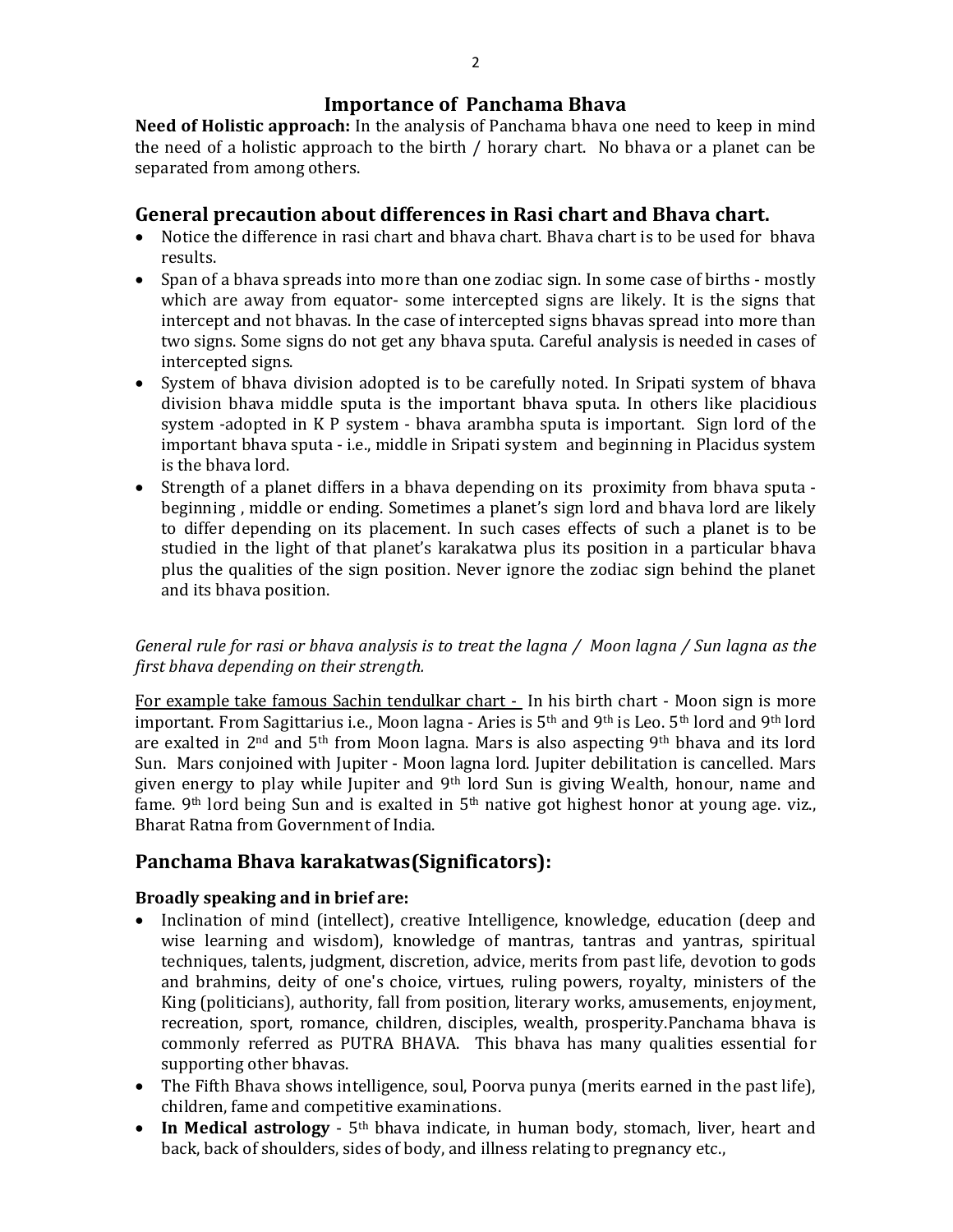**In Mundane astrology** -Panchama bhava significators are - Public places of enjoyment, recreation places, art galleries, schools, educational system, national birth rate etc., Saturn in 5th reduces birth rate, troubles children and women.

# **Broad results - from Panchama bhava**

- 5th bhava is among the "**invisible bhavas (** 1 to 6)" of the chart. Invisible bhavas do indicate the balance of Karma to be completed by the native's SOUL. Visible bhavas indicate the sources to complete the balance of karma role.
- PANCHAMA BHAVA is among the Dharma Trikona i.e., 1-5-9. Out of t12 bhavas.
- 5th bhava is both a kona and a panapara Kendras and Konas are pillars of life Konas houses correspond to the Dharma houses and are the houses of good luck, success, wisdom and knowledge. Panaparas are houses of 'wealth'. 2nd House is self-earning, 5th is through children, 8th is inheritance
- Panchama Bhava strength This bhava begins after the  $4<sup>th</sup>$  bhava which represent house, mother etc., Once the native leaves house he enters society. Social interactions need mental qualities like awareness, knowledge, intelligence etc., These are developed by the strength of Panchama bhava.
- In human body the 4<sup>th</sup> and 5<sup>th</sup> bhavas separated in the area of Diaphram Liver is extremely important among the body parts that represent Pancham Bhava. Liver is an intelligent and complex organ. It is also able to re-grow if any part is removed. This creative quality of LIVER can be compared to the INTELLINCE among the panchama bhava karakatwas. Regenerative capacity of native himself is in panchama bhava and is accordingly named as PUTRA Bhavam.
- In natural zodiac 5<sup>th</sup> bhava is LEO and its lord is SUN who represent Brain intelligence. Moon is the functional aspect of brain (mind).

# **Panchama bhava need Ancesters' blessings**

If 5th bhavba is weak or influenced by harmful planets and are devoid of benefic influence native suffers due to his/her ancestors' curse. Such a native suffers in money matters, health matters and relationships. Remedy is to please ancestors with rituals like tarpan etc.,

### **Effects of Panchama Bhava to be studied, in the following ways.**

- > Nature of zodiac signs behind Panchama Bhava -\_-
	- The effects of pancham bhava in different rasi signs are to be seen with the background of the qualities of that zodiac sign.
	- The twelve zodiac signs are classified as two-fold, three-fold and four fold types. In short as masculine and feminine; movable, fixed, common; -fiery, earthy, airy, watery; - northern and southern signs; equinoctial signs; tropical signs; fruitful signs; barren signs; voice signs; mute or dumb signs; violent signs; bestial or four legged signs; human signs; double bodied or bicorporal signs; short or long ascension signs.
	- In fact, no part of the zodiac is separable in cosmic set-up. The divisions are made for study purpose and in practice all divisions work with a unified principle. Our study must be based on a holistic approach.
- *Depending on the life event of panchama bhava under study the nature of the sign is to be interpreted along with the planets connected to that sign.*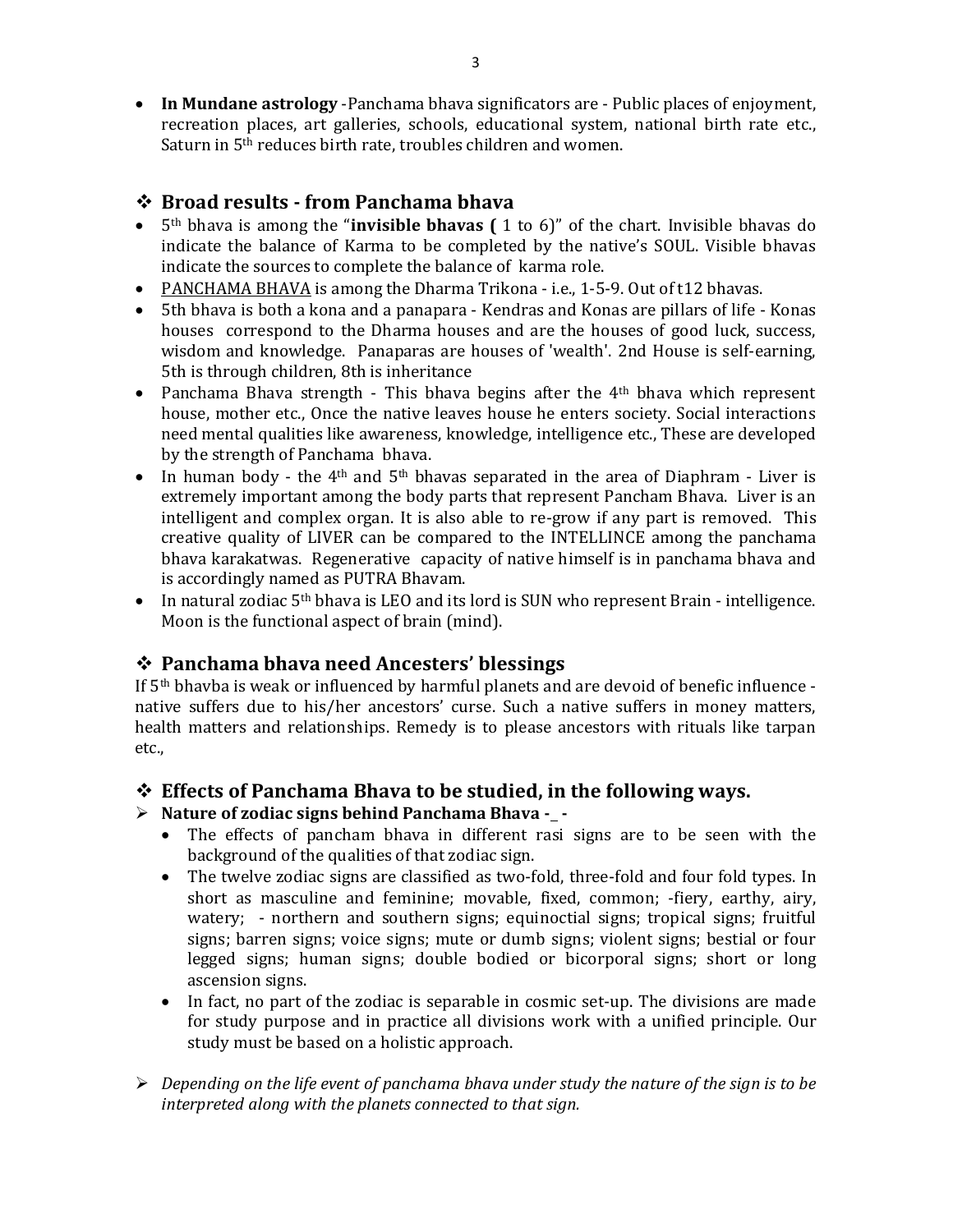$\triangleright$  A brief is given, below, about the effects of Panchamabhava backed by movable, fixed and common nature of signs and by signs of different elements.

#### **Pancham bhava backed by signs of Movable - Fixed - Common nature.**

- i. **Mobable sign of -** 5<sup>th</sup> bhava Promotes leadership qualities. Enterprising. Initiate changes. Creative intelligence. On negative side - no satisfaction so they work with no rest and sometimes overactive.
- ii. **Fixed sign of -** 5th Bhava Firm in their attitude. Once decided they pursue with all will power to complete the task. On negative side they need long time to get adoptable or flexible to changes.
- iii. **Common sign of -** 5th Bhava Balance between movable and fixed qualities. Adoptable, changeable, flexible and versatile. On negative side fluctuating, inconsistent, indecisive etc.,

#### o **Pancham bhava backed by different Elements - Fiery - Earthy - Airy - Watery**

All these four elements are interdependent. Always lagna sign and  $5<sup>th</sup>$  sign falls in the same element.

- i. **Fiery sign of** -5th bhava Fire indicate ability to warm. Such natives energizes himself and encourages others. They need to recognize their responsibilities to others. They can be impulsive and threatening. Pure fire energy in 5th bhava bestows correct discipline. -- Afflicted fire energies of 5th house get misdirected to anger or depression. They must maintain inner physical harmony by exerting in physical exercises. Here, the placement of fiery planets like Sun and Mars are also to be verified.
- ii. **Earthy sign of** 5th bhava Earth provides the grounding factor. By this their intelligence comes to reality. Such people generate mental and material security to others. Some of them lack intelligence and some are good with divine inspiration. They can convert any idea into reality. They can activate natural healing process in others by boosting their confidence. Here, the placement of earthy planet like Saturn is also to be verified.
- iii. **Airy sign of**  5th bhava Air needed to sustain life. Such people are good in language, ideas, inspirations, messages, communications, rational thinking etc.,They get good and bad messages from invisible sources. Here, the placement of airy planets like Mercury and Uranus are also to be verified.
- iv. **Watery sign of**  5th bhava Water cools Can change to steam or solid ice. Such people are good in logic, conscious thought to dive into sub-conscious level. They are receptive to the sufferings of others if they can keep their emotions under control. Here, the placement of watery planets like Moon and Neptune are also to be verified.

### **5th bhava in relation to other bhavas**

**(a)** Infuence of other bhava lords in Panchama Bhava - by aspect or position in panchama bhava. -- Placement other bhava lords in 5th bhava, is as follows : **if --**

- 1<sup>st</sup> lord average happiness, may lose first child, angry, royal honor.
- $\bullet$  2<sup>nd</sup> lord himself wealthy, sons also wealthy,
- 3<sup>rd</sup> lord virtuous children, if a malefic is connected fearful or dangerous spouse.
- $\bullet$  4<sup>th</sup> lord happy, liked by all, devoted, virtuous, honorable, self-earned wealth.
- $\bullet$  5<sup>th</sup> lord if benefic gives progeny, if malefic no children, however, native is virtuous,
- $\bullet$  6<sup>th</sup> lord fluctuating finances, enmity with children, happy, selfish, and kind,
- 7<sup>th</sup> lord honorable, virtuous, wealthy,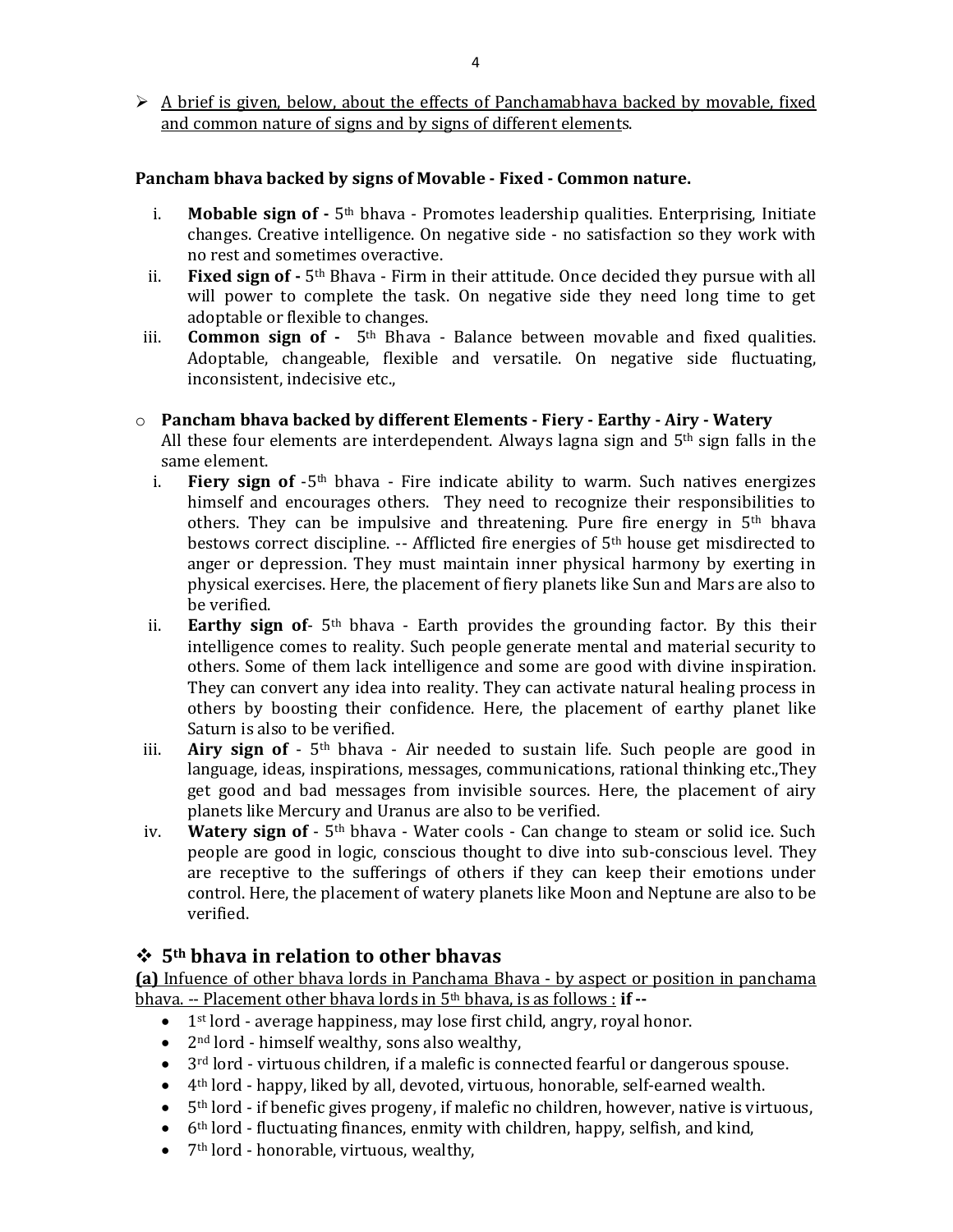- $\bullet$  8<sup>th</sup> lord dull witted, limited number of children, long life, wealthy.
- $\bullet$  9<sup>th</sup> lord prosperity with children, devoted to elders, bold, charitable, learned.
- $\bullet$  10<sup>th</sup> lord learned, wealthy, have children,
- $\bullet$  11<sup>th</sup> lord happy children, educated, virtuous, religious and happy.
- $\bullet$  12<sup>th</sup> lord no children, no education, spends on pilgrimages to beget children.

However, the matter is to be examined in view of the dual lordship of the planet and its functional benefic/malefic role and the strength of that planet.

#### **(b)** Role Pancham bhava lord in other bhavas

If the 5th lord is in

- $\bullet$  1<sup>st</sup> scholarly, happiness from children, a miser, may be crooked;
- $\bullet$  2<sup>nd</sup> many sons, wealthy, honorable, attached to spouse, famous;
- $\bullet$  3<sup>rd</sup> attached to brothers and sisters, a miser;
- $\bullet$  4<sup>th</sup> happy, maternal happiness, wealth and intelligence, and be a king /minister/ preceptor;
- $\bullet$  5<sup>th</sup> if with benefic good progeny if with malefics no progeny, virtuous and dear to friends;
- $\bullet$  6<sup>th</sup> enmity with own children, may adopt a child;
- $\bullet$  7<sup>th</sup> the native will be honorable, religious, happiness from children, helpful to others; Likes all religions.
- $\bullet$  8<sup>th</sup> no happiness from children, pulmonary disorders, angry;
- $\bullet$  9<sup>th</sup> prince or equal to him, reputed author, famous, and will shine in community;
- $\bullet$  10<sup>th</sup> enjoys Rajayoga, various pleasure, very famous;
- $\bullet$  11<sup>th</sup> learned, liked by all, reputed author of, very skillful, many sons and wealthy;
- $\bullet$  . 12<sup>th</sup> not happy with children, may adopt a child.

# **Planets in Panchama bhava**

(1) Role of different planets placed in Panchama Bhava - check benefic/malefic:

- Sun in 5th house well known to others- strong mind- adventurous -courageous liked by many - strong relations with their children but how they will bring up their children depends on the entire chart -Rise to affluent heights if other planets supports.
- Moon in  $5<sup>th</sup>$  Kind and generous although they may not get the same treatment from others. - they lack practical understanding -very sensitive - sentimental -weak mental set up - Good placement of other planets may help native for better life.
- Mars in  $5<sup>th</sup>$  highly energetic muscular- impulsive-likes worldly pleasures -carry immense vigor- prospers after child birth - jealous at times - likes to take risk and challenges in life - lack of patience - needs to be on moral path and keep his/her character pure for successful life.
- Mercury in  $5<sup>th</sup>$  blessed with a good balance between mind and emotions good in eloquence -good communications - writings -really creative - analytical and also quiet critical in their approach -known for their spontaneous words - leads a happy life-
- Jupiter in  $5<sup>th</sup>$  have a wiser and learned approach in life prospers in life after the birth of children - among planets Jupiter is Panchama bhava karaka and a natural benefic - so a special attention is needed. Dealth with separately in foregoing paras.
- Venus in 5<sup>th</sup> very generous kind attitude humanitarian approach charming attractive - devoted to family and gets benefited from spouse - loyal in their closed relationships - creative and artistic - quiet inclined towards worldly pleasures - and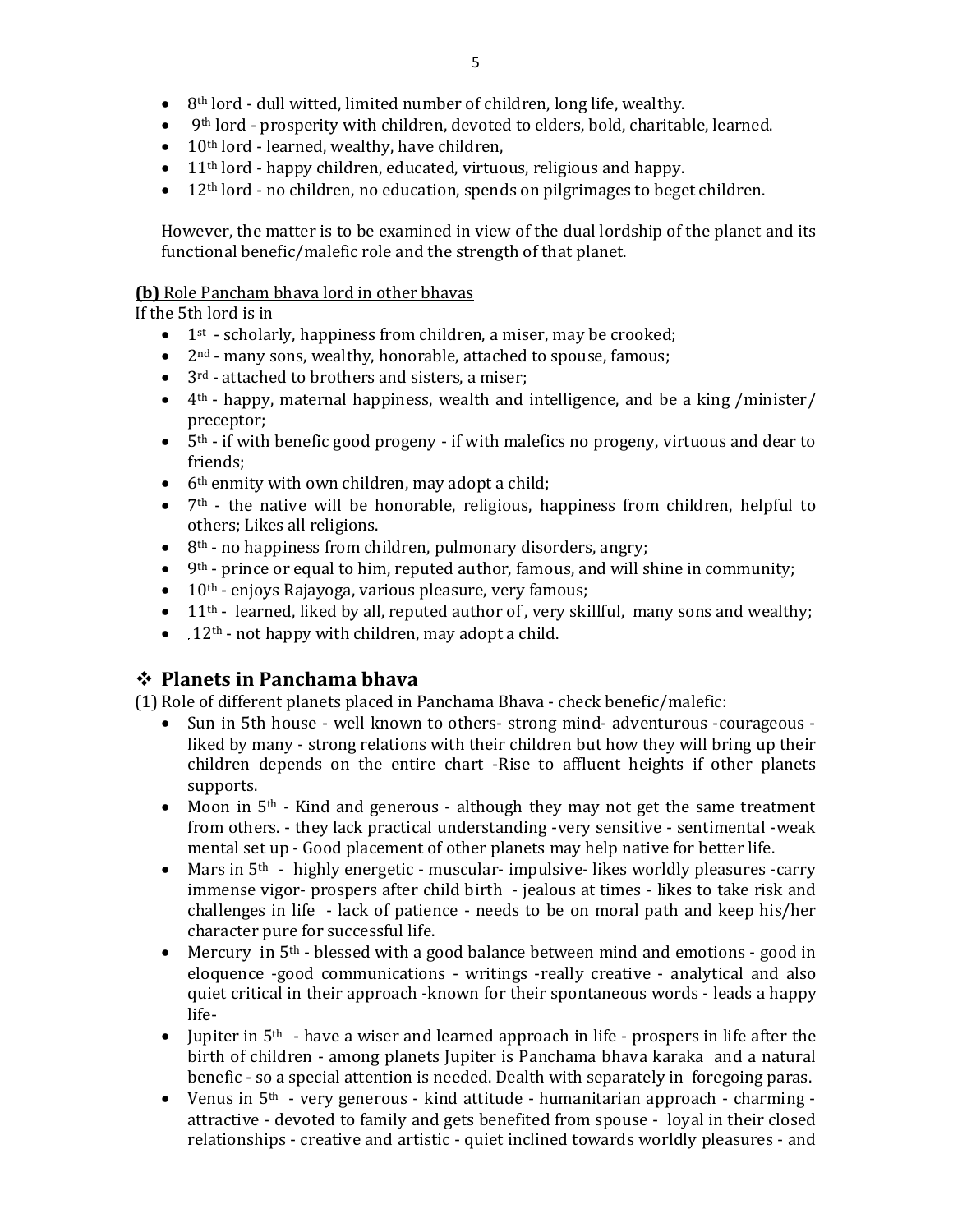materialistic - enjoying all the worldly delights - native must maintain morals to stay away from the negative effects of this placement.

- $\bullet$  Saturn in 5<sup>th</sup> very serious towards every aspect of life rare fun and amusement in life - loyal in their relationships - hard working in their professional field - gains good life and good growth in profession although it is painful sometimes - strict towards their children as they are more concerned about them - Should always aim to be honest in their approach to live peacefully -should learn to have relaxation and recreation.
- Rahu in  $5<sup>th</sup>$  wiser, spiritual and philosophical placement of other planets in the chart may turn the role of Rahu into benefic / malefic nature in matters like progeny, love, education etc.,
- Exect in 5<sup>th</sup> Placement of other planets in the chart may turn the role of Rahu into benefic / malefic nature particularly Jupiter, Sun and Moon. Analyse accordingly.
- Fortuna in 5th bhava Gifted with the ability to manifest his/her plans to reality. Bestowed with special creative self-expression.
- Putra Sahama position in chart indicate timing of child birth

Note: Strength and functional role of planets - malefic / benefic - to be seen in individual charts.

**(2.i) Karako bhava nasaya -** Pancham bhava Karaka - Jupiter.- If placed in 5th . **-**General rule is that placement of karaka planet in its bhava spoils that bhava (Karoko bhava nasaya) - This is not always correct. Moreover, Jupiter, supreme benefic, if placed in panchamabhava has a special role. From 5<sup>th</sup> bhava placement Jupiter aspect 9<sup>th</sup>, 11<sup>th</sup> and Lagna.

- $\bullet$  In brief they are with poorva punya and are lucky people.
- They will be firm in their way of Dharmic life in spite of any trouble.
- They easily gain high positions and even they relinquish such positions without any trace of pain or regret.
- They have a mission to fulfill on the earth.
- They have the presence of Almighty in their heart of hearts.
- They have Godly aspirations in their previous birth. If they lead a Dharmic life they can experience such Godly aspirations in this life also. The best way for them is transcendental meditation, on empty stomach, either one hour before SUN rise or one hour after Sun set. If the Jupiter is in retrograde motion the realization may extend to several births. If such retrograde Jupiter aspects any planet such native is bestowed with the past birth realizations connected to that planet. For example retro Jupiter in 5th aspects Venus the native will acquire same wife as in the past birth. If Jupiter in 5<sup>th</sup> is in stationary (sthambana) position he will easily and quickly realize GODLY aspirations.

### **(2.ii) When Jupiter is in 5th bhava and that sign is…**

- Aries Have a son who provides all material comforts.
- Taurus Too many hopes. Gets an intelligent daughter
- Gemini- Children become Saints. If retrograde native himself may become a saint
- Cancer- Good children. Peaceful mind and calm life.
- Leo- Have a daughter or limited children. (2) Native will earn or discard worldly positions depending on the position of Sun.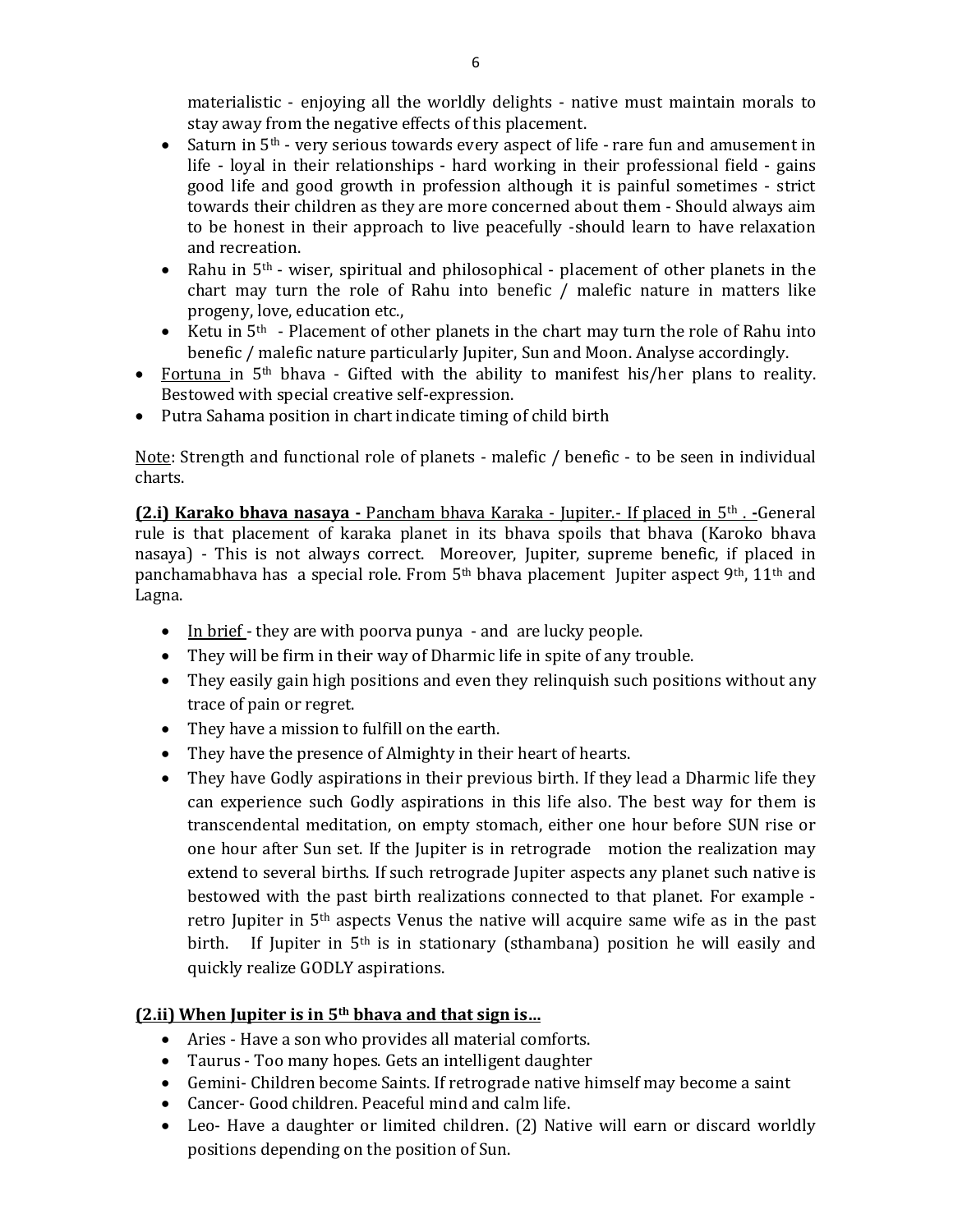- Virgo Children have materialistic aspirations; Native develops detachment to material gains.
- Libra Have daughter; Marital life is good if Mercury is good.
- Scorpio Enjoys all material benefits; If retrograde enjoys spiritual pleasures
- Sagittarius Gets a bright Son or daughter
- Capricorn Debilitated position- Gets some benefits which may not be of much use.
- Aquarius Much useful for spiritual pursuits
- Pisces Good at all times- If retrograde good for spiritual attainments.

### **Panchama bhava from other bhavas.**

 $5<sup>th</sup>$  is  $4<sup>th</sup>$  to  $2<sup>nd</sup>$  bhava -  $2<sup>nd</sup>$  bhava also signifies creative imagination of great poets which reflect in their literary works. These works are indicated by 5<sup>th</sup> bhava.

Example : Rabindranath Tagore - lagna -Pisces - lord Jupiter exalted in  $5<sup>th</sup>$  bhava in Cancer. 5th lord is Moon - During Moon dasa he was awarded Noble prize in 1913 for his literary works.

### **Bhavadbhava principle for Panchama Bhavas and other bhavas**

All bhavas are inter-linked and a bhava may encourage or discourage the results from another bhava. This is seen by applying the well known BHAVAD BHAVA principle.

- **5th bhava is 3rd to 3rd bhava -** Native's 3rd house signifies inclination to spiritual practices whereas his 5th house supports with its inclination of mind to learn mantra, tantra etc.,
- **Similarly 5th to 5th is 9th bhava.** Native's mind signifies his mental capacity for deep and wise learning to support the 9<sup>th</sup> house signification of higher learning. Example : Srila Prabhupada chart : 1 sep 1896 4.00 pm Kolkatta - Lagna- Capricorn - 5<sup>th</sup> lord Venus and 9<sup>th</sup> lord Mercury conjoined in 9<sup>th</sup> bhava - virgo sign. He took Sanyasa renounced order of life - in 1959 during Mercury x Venus period. Spent more time for higher learning and publication of religious books - established ISKON - a religious institution.
- Moon in 9<sup>th</sup> bhava (5<sup>th</sup> to 5<sup>th</sup>) gives one child if that bhava sign is odd one many children.

Hence the benefic effects of any bhava and consequent success of native depends much on the strength of the interdependent bhavas and the lagna and  $11<sup>th</sup>$  bhava.

### **Panchama bhava and Divisional Charts:**

Supplementing with the study of divisional charts gives better clarity and confirmation of the revelations of panchama bhava. Fro example use of  $5<sup>th</sup>$  house in Saptamsa divisional chart revelas about progeny, while 5th in Vimsamsa stands for mantra etc., in Chaturvimsamsa 5th house shows both intelligence and success in education.

- Saptamsa -Denial of children -is likely if Mercury, Saturn and or Venus are in trine to Saptamsa lagna. Mercury and Saturn are eunuch planets to deny fertility. Venus may lead to natives association with too many and the chances for progeny are narrowed.
- Saptamsa- indication of Adoption Mars and Saturn connection to the trine of Saptamsa lagna indicate adopted children. This configuration also indicate the children of a divorce / widow who is in second marriage with the native.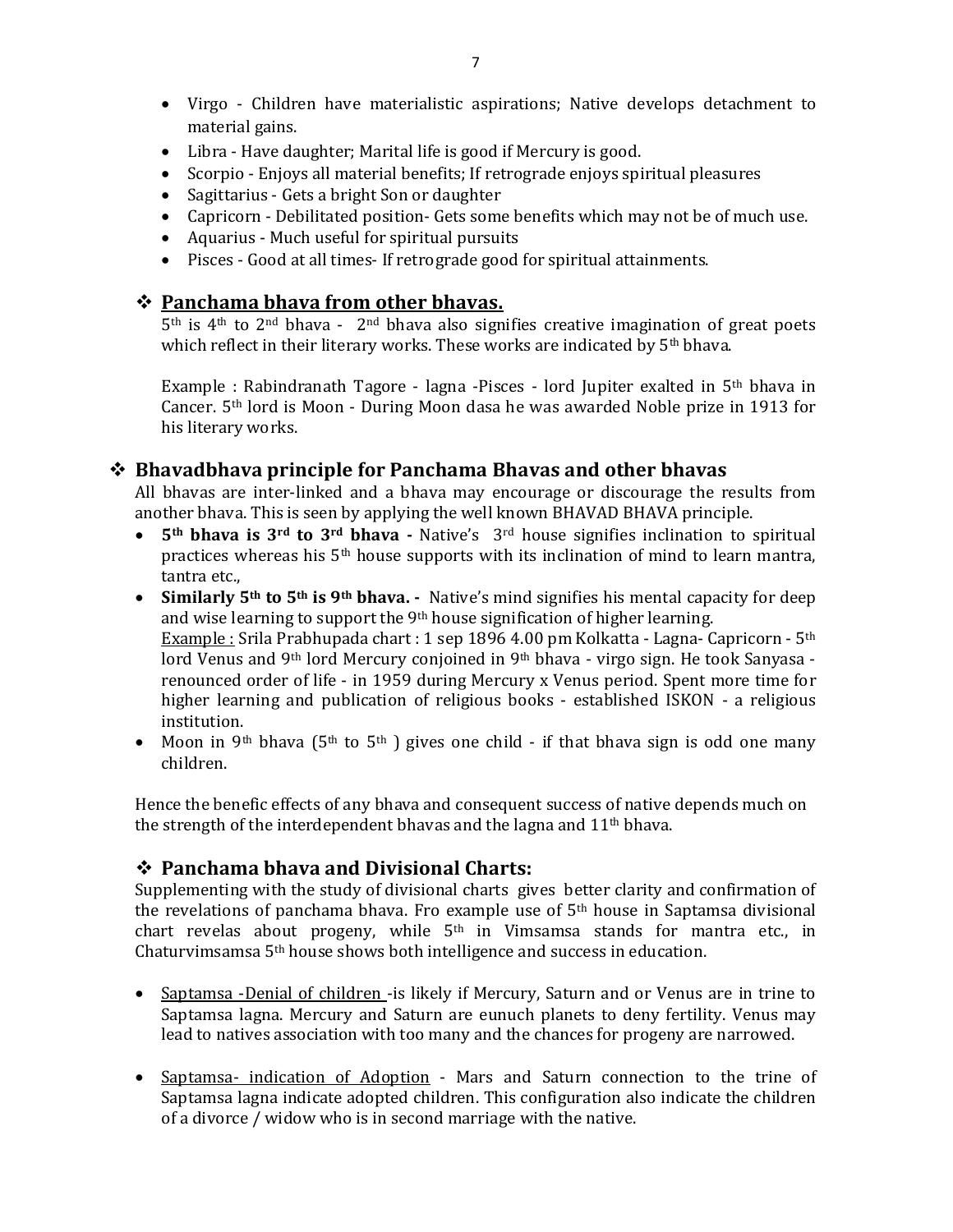For further clarifications in any critical chart one may resort to Arudha pada of 5<sup>th</sup> bhava.

# **Ashtakavarga system - Panchama bhava study**

- For bhava result use bhava chart and for transit results use rasi chart in Ashtakavargu system. It is to be noticed here that kaksha division is an equal division of 30 degrees of a stabdardised zodiac sign. So for transit results Rasi chart to be used in Ashtakavargu.
- To anlyse panchama bhava in Ashtakavargu the general rule is that Bhavas with 30 or more points give very good results: with 25 to 30 points are medium and Less than 25 give inferior results.
- For further analysis verify the contribution of each planet to this bhava. Planet-wise results of 4 or more benific bindus from a planet is as follows:
- Sun Patience, Male children, loves to help others. Worships Sun
- Moon self-less service ; love with sacrifice; mental illness; female children; Worshiping Ardhanareeswara with Gowri mata. helps
- Mars Leadership; desire to attract others; Pretends to love to attract others; Male children; prone to abortions; Worshiping Subramanya Swamy helps.
- Mercury Good mathematical skill; All activities are business like; Worshippinng Vishnu helps
- Jupiter Intelligence; Self-less liking; Male children; Worshipping Dattareya helps
- Venus Likes beautiful things; Artistic view; Female children; Love is diplomatic and not real.
- Saturn Lazy in thoughts and actions; Male children; Worshipping Hanuman helps.

# **Pancham bhava as Mantra bhava :**

- If the 11<sup>th</sup> lord is connected to  $5<sup>th</sup>$  bhava native becomes religious.
- If  $5<sup>th</sup>$  lord is in  $7<sup>th</sup>$  he/she respects all religions.
- $\bullet$  12<sup>th</sup> lord in 5<sup>th</sup> go on pilgrimages with prayers to beget a child
- Benefics in  $5<sup>th</sup>$  native is blessed to do meditation
- If benefics are associated with  $5<sup>th</sup>$  they worship satvick deities and if malefic dominate they resort to worship kshudra devatas.
- If there is a predominance of masculine sign (odd) and planets they worship male form of deities - if it is of feminine sign (even) they worship feminine form of deities.
- $\bullet$  5<sup>th</sup> bhava strength do reveal the spiritual growth of the native -

Example - Male native (1963) - lagna -Cancer,  $5<sup>th</sup>$  is strong with placement of Mars, Venus and Mercury and also aspected by retarted Jupiter from 9<sup>th</sup> -own sign Pisces. Saturn own sign makara in  $7<sup>th</sup>$  with aspect on Jupiter, lagna and Sun debilitated in Libra. - Native's education at high school level is weak and his performance excelled with rewards at post graduate level in science and technology.

However, he shifted from technology and dedicated, as a monk, to the higher levels of study with practical applications in spiritual field. This can be attributed to strong  $5<sup>th</sup>$ house and aspect of Saturn on Jupiter, lagna and Sun.

# **Arudha of Panchama bhava - Putraarudha - Mantrarudha**

- Arudha pada of 5th bhava is also known as Mantrarudha, Putrarudha.
- Application of Arudha principle in the study of a chart removes the illusions of a bhava indications while highlighting the real strength of that bhava.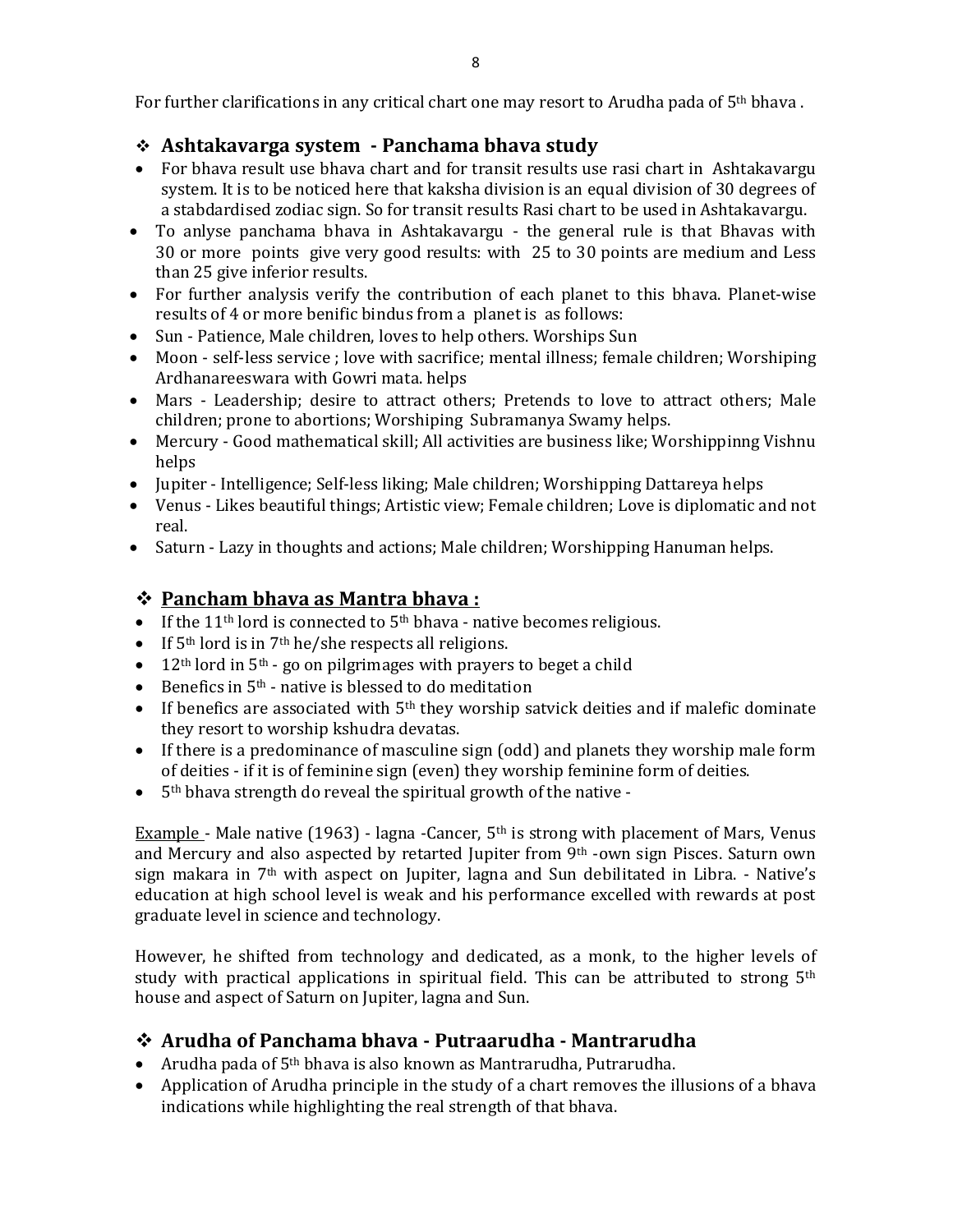For example - Potential 5<sup>th</sup> bhava indicate good intelligence of the native. It is not certain that all intelligent people are successful. The certainty of success is indicated by the arudha of 5th bhava. So ensure to study a bhava and its arudha to come to reality of situation.

- Arudha padas to determine Fertility of natives**.-** Method of DEHA from Jaimini Sutras.- This is based on rasi chart. Arrive at the Arudha padas of 3rd and 9th from Sun and Lagna. From Sun it determines the ability to sustain Atma. From lagna it indicates the ability of body to procreate.
- If Sun is in  $2<sup>nd</sup>$ ,  $5<sup>th</sup> 8<sup>th</sup>$  or  $12<sup>th</sup>$  from any of these padas it results in infertility of native.
- If Venus and Mercury conjoin these padas the native is infertile.
- If the arudha padas from lagna are afflicted native highly needs medical help. If the affliction is to arudha padas from Sun astrological remedies are essential.

# **Panchama bhava as PUTRA bhava**

If Saturn, Venus and Mercury are in trine the native becomes barren despite of any powerful yoga placements in birth chart.

To examine the ability to beget children 9<sup>th</sup> house in female charts and 5<sup>th</sup> in male charts are to be analyzed.

- **Indications for begetting progeny-** Planetary configurations are, in brief, as follows:
	- (i) If  $5<sup>th</sup>$  lord or  $5<sup>th</sup>$  lords sign lord or Jupiter is well placed and strong by aspects he gets children though late in life;
	- (ii) Jupiter with, no afflictions, attains Vaiseshikamsa (in varga charts) and occupies 1st /4th/5th/7th/9th/10th bhava - progeny is indicated;
	- (iii) Lagna lord and  $5<sup>th</sup>$  lord in kendras with benefic connections and strong  $2<sup>nd</sup>$  lord;
	- (iv) If lagna lord in 7<sup>th</sup> and 2<sup>nd</sup> lord in lagna with the conjunction of 9<sup>th</sup> and 7<sup>th</sup> lords;
	- (v) If navamsa lors of  $7<sup>th</sup>$  lord is well placed and aspected by lagna lord, 9<sup>th</sup> lord and 2nd lord.
- **If the 5th house is in any alpaputra sign** i.e., Taurus/ Leo/ Virgo/ Scorpio and that house or its lord is weak or connected to bad planets such native will have one or two children.
- **Late progeny -** Native will beget children in middle age if any of the following combinations are seen in rasi or navamsa or bhava chart.
- if Saturn in lagna, Jupiter in  $8<sup>th</sup>$  and Mars in  $12<sup>th</sup>$ ; or
- $\bullet$  if Mars in lagna, Saturn in 8<sup>th</sup>, and Sun in Leo/Taurus/ Virgo /Scorpio; or
- If Moon in 11<sup>th</sup>, any two planets in lagna and two (natural) malefic planets in  $5<sup>th</sup>$  from Jupiter or 5<sup>th</sup> to that 5<sup>th</sup>.
- **Twin children -** If Aquarius or Scorpio signs have two lords if those signs happen to be the house of pregnancy / child twins are likely. Some authors have added Gemini and Virgo because of the dual nature of their lord -Mercury.
- **Children die earlier to native**  If 5th house is aspected by Mars with no benefic connection his / her children may die earlier to native. But if that  $5<sup>th</sup>$  house is either Aries or Scorpio only the first son will die at early age and not others.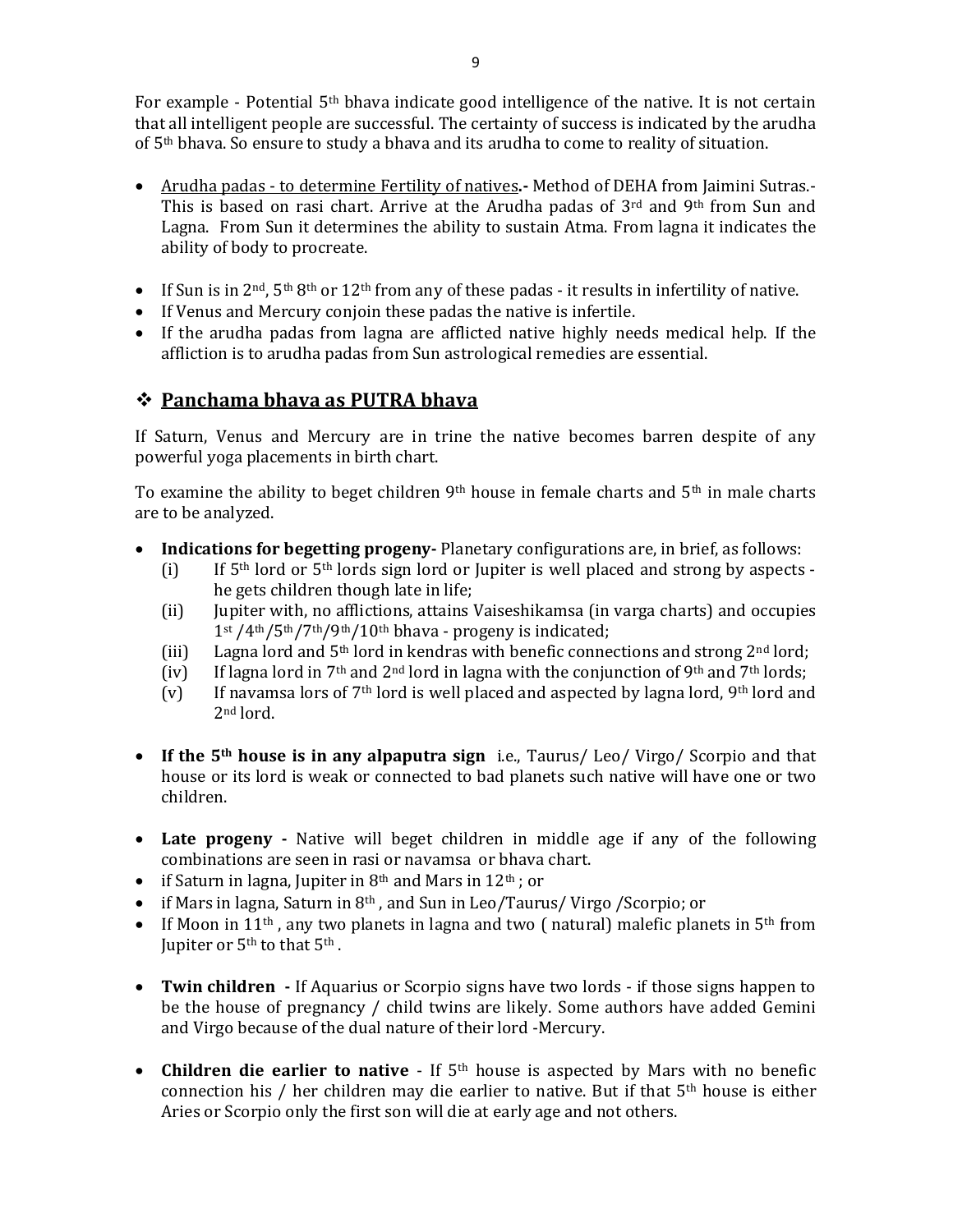Example : Birth charts of Couple - who are hale and healthy now at their  $84<sup>th</sup>$  year and  $78<sup>th</sup>$ year. In their middle age they lost many infant children and only two sons survived - who are hale and healthy now at their 50 plus age. Details of birth charts - rasi and bhava are :

- Husband Rasi Chart : Lagna-libra-Ketu; Sagittarius Saturn ( R ); Capricorn Moon; Aries Venus, Rahu; Taurus -Jupiter, Sun, Mecury (R) ; Cancer - Mars;
- Husband's Bhava Chart : Ketu moved to lagna; Moon moved to  $5<sup>th</sup>$  bhava; Rahu moved to  $8<sup>th</sup>$  and associated with Jupiter, Mercury (R) moved to  $9<sup>th</sup>$  bhava -
- Wife Rasi Chart: Scorpio lagna Saggittarius Jupiter and Rahu ; Aquarius -Saturn and Venus; Aries Mars; Gemini-Ketu; Cancer -Moon;
- Wife's Bhava chart ; Jupiter moved to lagna bhava; Saturn, Venus and also Mars moved to 5th bhava .
- Analysis: In husband's bhava chart Mars is aspecting  $5<sup>th</sup>$  and in wife's bhava chart Mars is posited in  $5<sup>th</sup>$  bhava.
- In Husband's charts -Putra karaka Jupiter is in 8<sup>th</sup> in rasi and in bhava afflicted by rahu. In wife's Rasi chart - Putrakaraka Jupiter is afflicted by Rahu.

#### **Adoption of a child** -

- o Connection of Saturn and Mars on 5th
- o 5th lord in barren sign Aries, Gemini, Leo and Virgo
- $\circ$  Affliction of 7<sup>th</sup> house shows inability to procreate
- o Lagna lord with mercury may damage ability to procreate.
- $\circ$  Benefic influence on 5<sup>th</sup> or 5<sup>th</sup> lord is essential. This should be from other than Jupiter. If Jupiter gives benefic influence he can beget a child and no need of adoption. Moon or Venus benefic influence on  $5<sup>th</sup>$  in general may give a chance to adopt a child.
- $\circ$  Even when Jupiter is strong if 5<sup>th</sup> lord or occupant is eunuch the native will adopt a child. If Jupiter is also weak native cannot beget a child. He cannot adopt also.

Exmple: Both husband and Wife's productive capacity is badly spoiled and had esorted to adopt a child.

Husband's birth chart :20th July 1964 at 20.30 Delhi*-*

Rasi chart - Capricorn lagna- Sat  $(R)$  in  $2<sup>nd</sup>$ ; Jupiter in  $4<sup>th</sup>$ ; Venus and Mars in  $5<sup>th</sup>$ ; Rahu in 6<sup>th</sup>; Sun and Mercury in 7<sup>th</sup>; Moon in 11<sup>th</sup> and Ketu in 12<sup>th</sup> --

In rasi chart putra karaka Jupiter is in Aries a barren sign and also afflicked by Saturn's aspect - while 5<sup>th</sup> lord Venus conjoin with badhaka lord Mars in 5<sup>th</sup> -

In bhava chart. Both Venus and Mars moved to  $6<sup>th</sup>$  bhava and associated with Rahu.; while Jupiter moved to 5<sup>th</sup> bhava.

Wife's birth chart : 7<sup>th</sup> June 1966 9.50 a.m IST New Delhi-

In Rasi Chart - Cancer Lagna - ketu in Scorpio; Moon in Capricorn; Saturn in Pisces; Venus in Aries; Rahu, Sun and Mars ( $5<sup>th</sup>$  lord) in Taurus -i.e., 11<sup>th</sup> bhava and badhaka sthana for Cancer lagna. - Mercury and putra karaka in Gemini a barren sign.

In Bhava Chart - Rahu moved to  $10<sup>th</sup>$  and associated with Venus. While Ketu moved to  $4<sup>th</sup>$ bhava.

This Couple are able to adopt a female child because of the benefics in  $5<sup>th</sup>$  for husband and in case of wife 5th is aspected by 5th lord Mars.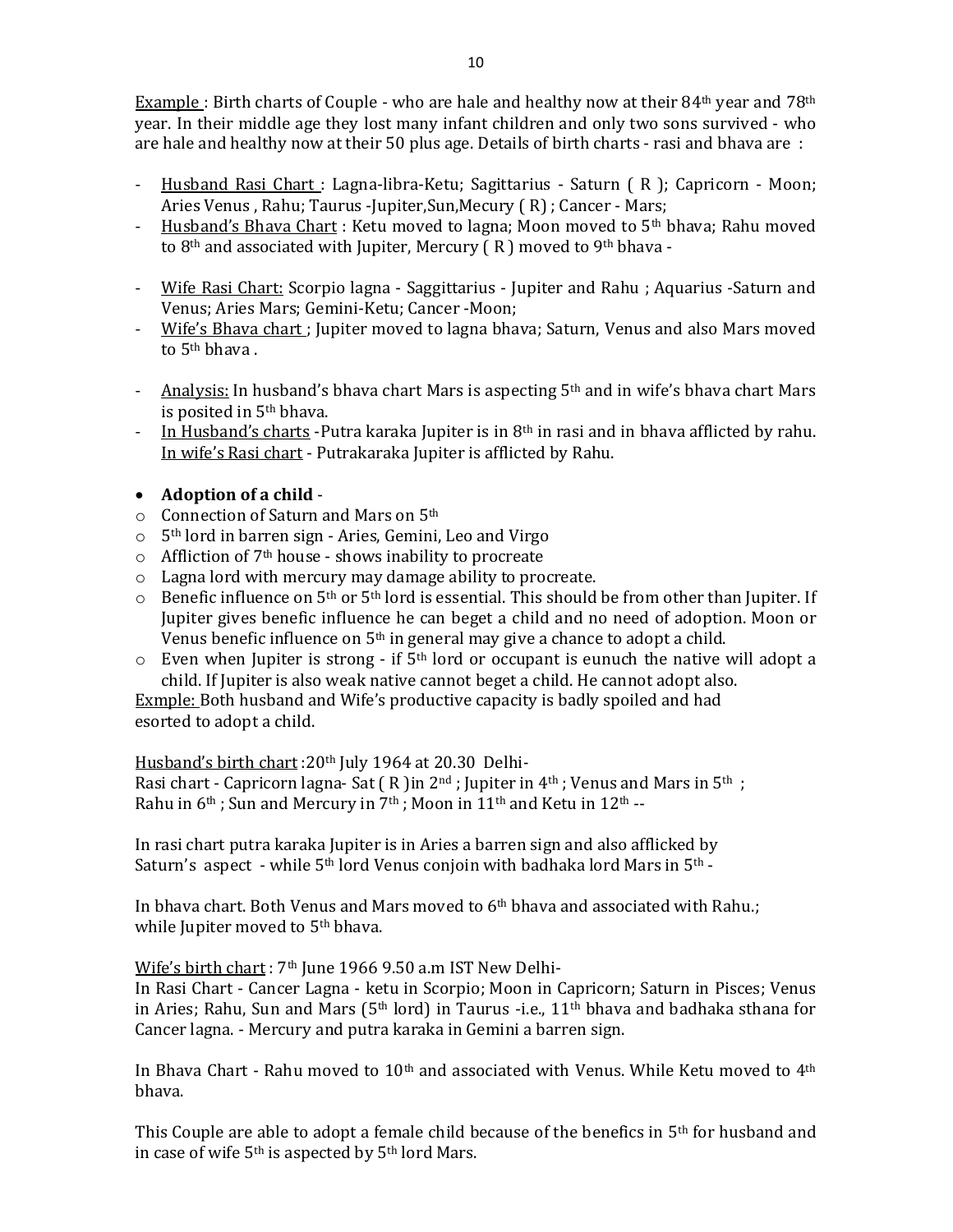In husband's chart -7<sup>th</sup> is afflicted with Mercury a eunuch planet and sun 8<sup>th</sup> lord is in 7<sup>th</sup>. so his reproductive capacity is badly affected. Added to this putrakaraka Jupiter is in barren sign - Aries.

In wife's chart - 5th lord Mars is badhaka lord aspected by Saturn. Putrakaraka Jupiter is in Gemini a barren sign.

In case of both husband and wife charts : Jupiter is in barren sign and 5th lords are associated with badhaka sthana or lord. Hence, reproductive ability is badly affected.

- **No Children - Family will come to an end -** if 5th lord and Jupiter are badly placed and if 5th house or lagna are hemmed between malefic planets. Such natives may not be able to adopt a child also.
- **No children due to curses -** in previous life -Brahma sapa; pitru sapa; matru sapa; satru sapa etc., - to be examined in chart with the placement of karmic planets. For example (i) Rahu in Jupiter signs, (ii) Jupiter debilitated; Jupiter connected to Saturn and Mars .(iii) 6<sup>th</sup> lord in 5<sup>th</sup> i.e., maraca for 5<sup>th</sup> bhava; (iv) 9<sup>th</sup> lord in 8<sup>th</sup> confirms the curse. In the absence of any curse the remedial measures will be fruitful.
- **Sex of progeny - indication.**
- To know the sex of the child to be born the father's chart is a better option.
- Sex of the child to be seen from the house of child or pregnancy i.e.,  $5<sup>th</sup>$  for first child and 7th for second child and so on…
- o **Male children** (i) if 5th lord is a masculine planet, occupies a masculine sign or navamsa and is reasonably strong; or (ii) Jupiter should be well placed and 5th house is a masculine sign, occupied by masculine planet or must be in masculine navamsa.
- o **Female Children**  If the 5th house is fully strong as above they get male children otherwise they get female children.

#### **Case: many female children and one male child ( who is not available) :**

Male native: Rasi chart - No differences in bhava chart - Lagna Capricorn - in Acquarius Mercury; in Pisces Sun, Jupiter and Ketu in rapt conjunction- in Aries Saturn and Moon - in Taurus Venus and Mars in rapt conjunction -in Virgo Rahu.

- Analysis : in 5<sup>th</sup> bhava in Taurus in Male sign bhava lord Venus posited in rapt conjunction with Mars 4th and 11th lord. Mars is badhaka lord for Capricorn lagna for native and 4<sup>th</sup> lord i.e., 12<sup>th</sup> to 5<sup>th</sup>bhava.
- After many daughters native got a male child but is not available to his due to mars badhaka lordship from lagna and 12<sup>th</sup> lordship from 5<sup>th</sup>.
- Putra karaka Jupiter though in own sign is weak because of combustion with Sun and eclipsed in ketu-rahu axis.

#### **Weak 5th bhava leading to native's death - after delivery of dead baby.**

**Case study -** Female native - Aries lagna- Mars (retro) own sign in lagna; Saturn and Ketu in Gemini; Sun in Virgo; Venus and Mercury in Libra; Rah und Moon in Saggittarius - Jupiter debilitated in Capricorn.

In bhava chart - only Venus moved to 8<sup>th</sup> bhava- all others are same.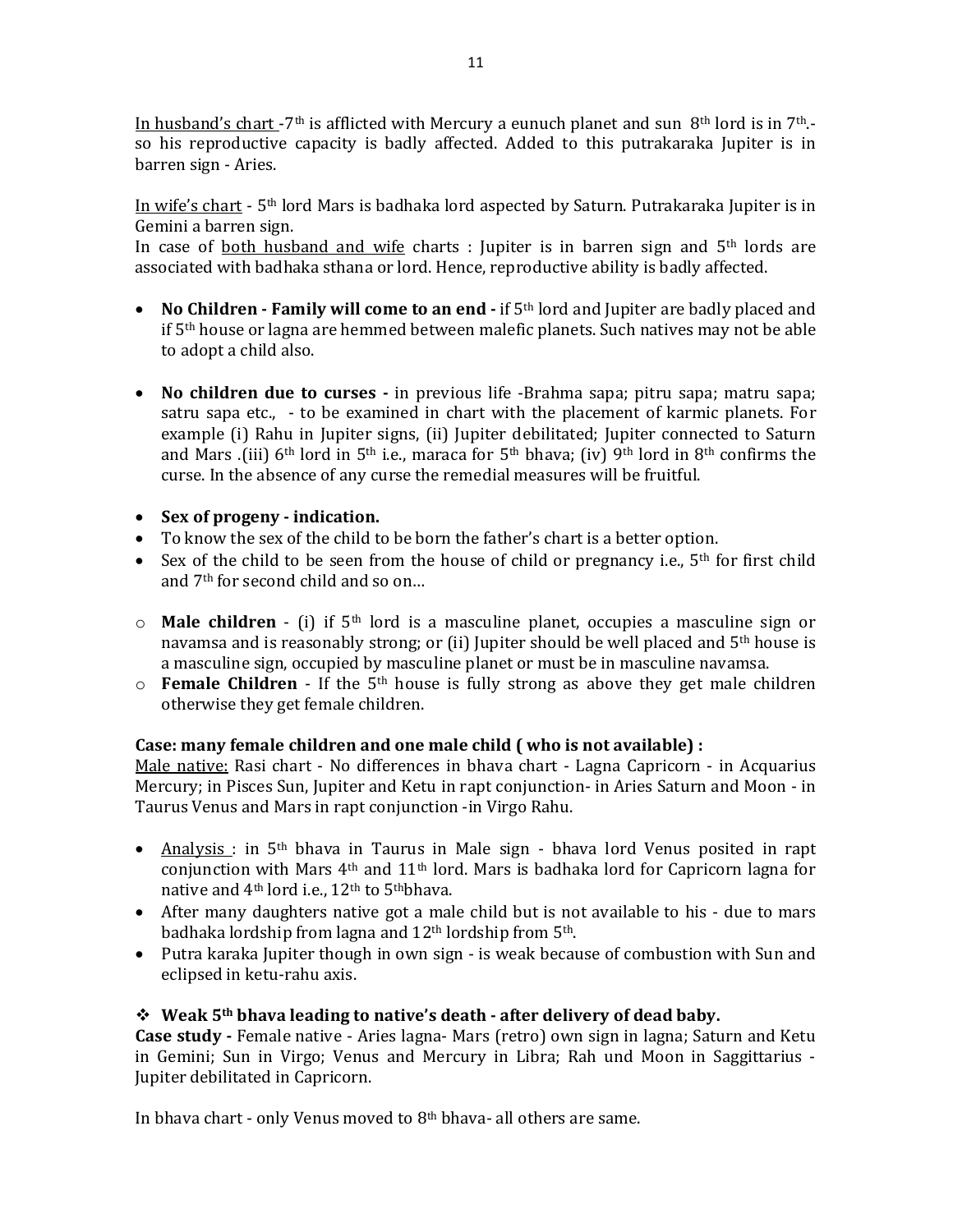- Finally mother delivered a dead baby in her  $8<sup>th</sup>$  month o pregnancy with medical help and inspite of medical care she died within few days of that delivery.
- **Remedies, in brief, for getting progeny -** Good number of remedies are prescribed in classical books. This topic is not covered here as it needs to be specially dealt with under expert guidance. However to say, in brief, some of them are like - Putra kameshti Homam, Purusha Sooktam, Ganapati Homa, Maha Ganapathi Beeja Mantra, Santan Gopal Mantra, wearing of kanaka Pusyaraga gem, ayurvedic medicines etc.,

#### **Typical cases - Parents get separated immediately after child birth:**

Child birth is the result of panchama bhava - is it benefic or malefic to relations with spouse - in marital life- Spouse is departing during pregnancy or after delivery. Needs deep analysis and understanding.

Case No.1 : Female native (1985) : lagna Capricorn putrakaraka (Retro) in lagna; in Aries 4th Rahu ; in Cancer Venus in 7th - but moved to 8th ; in Leo 8th Moon, Mars, mercury and Sun; in Libra - Ketu and Saturn - in Bhava chart no change except Venus moving to  $8<sup>th</sup>$ . Married in Feb 2012; Female Child birth in May 2013 and living separately from june 2013 -

Case No.2: Female native (1978) : Rasi chart and bhava chart no differences - In Libra - Lagna and Moon ; in Aquarius  $5<sup>th</sup>$  - Sun, Mecury and Venus; in Pisces  $6<sup>th</sup>$  - ketu; in Gemini 9th Jupiter and Mars (Retro) ;-- in Leo 11<sup>th</sup> Saturn (Retro) ;-- in Virgo 12<sup>th</sup> Rahu. Badhaka sthana for libra lagna is Leo - lord Sun is in  $5<sup>th</sup>$  .-- Badhaka sthana occupied by  $4<sup>th</sup>$  and  $5<sup>th</sup>$ lord Saturn (Retro). -- 5<sup>th</sup> also occupied by mercury 8<sup>th</sup> lord to 5<sup>th</sup> bhava.

Lady married in 2007 - got a male child in 2008- While in pregnancy trouble started with spouse - after birth of child gone up to court cases - Both are trying to reunite after  $5<sup>th</sup>$  year of court case - but unable to set family. Marriage and child birth took place in Saturn x Saturn dasa - 5<sup>th</sup> lord in badhaka stana with aspect on  $5<sup>th</sup>$  - Saturn as badhaka occupant not allowing reunion of family. Let us hope that a better luck will prevail to reunite them.

==================================

### **Panchama Bhava study as per K P System**

**About K.P.System in brief:** Astrological Systems in astrology can be broadly classified as Sign based, star based and sub -based. Sub-lord is the lord of a part of a star. Here each star is divided into nine unequal parts and a lordship is allotted to each part in the order of Vimshottari dasa lords. Sequence of sub-lordship in each star starts with the star lord of that star. Basically, the strength of a planet or of a bhava is judged on the basis of its sub-lord.

K P system, in short is an offshoot of Vedic astrology blended with some principles of western astrology. Any astrologer with a good understanding of Vedic system of astrology can excel in K P system. It is founded by late Guruji Prof. Krishna Murthy in previous century after an exhaustive reading of different systems of astrology. Perhaps, best of all systems are adopted here with no bias to any system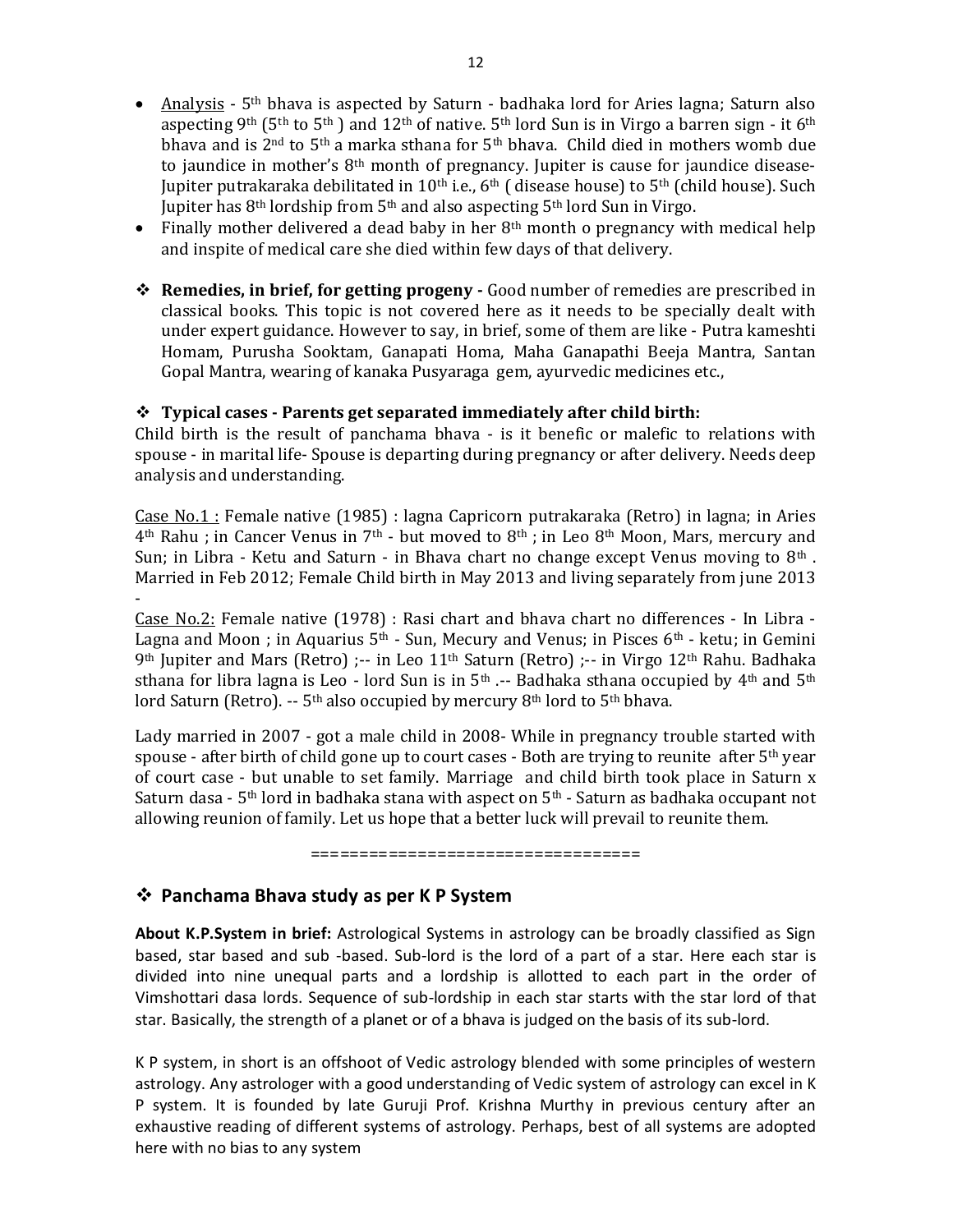- Rasi karakatwa, Bhava karakatwa and graham karakatwa are same in any other system of astrology. It is also the same in K P system.
- Vimshottari dasa system is followed in this system for timing of events.
- K.P.system is based on Nirayana bhava chart like in Vedic system. The system adopted is Placidius system of house division as in Western system. For Nirayan system -- K P Ayanamsa (originated from Newcomb, astronomer) is suggested. As an alternative lahiri ayanamsa is also suggested, then itself, by the founder of KP system.
- Principles and procedure in selecting badhaka and maraca lords for each lagna are same as in Vedic system. Negative results are indicated, in KP system also, wherever any bhava cusp sub lord is connected to badhaka or maraca lords as per the context.
- Analysis to assess the bhava results start from the sub-lord of the bhava sputa.
- Bhava sputa sub-lord indicates as to whether the bhava result is promised or not to the native.
- Bhava results are delivered to the native during the dasa periods and transits of the planets posited in the stars owned by the bhava lord.

*Note: It is well advised to study this system in detail for its practical application.*

**Coming to 5<sup>th</sup> bhava** analysis - the sub lord of the 5<sup>th</sup> cusp connection to favorable and unfavorable houses decides the results of that bhava as detailed below.

### **If 5th cusp sub- lord is connected to -**

- $\bullet$  5<sup>th</sup> / 11<sup>th</sup> / 2<sup>nd</sup> child birth in the conjoined period of 5,11,2 bhava significators.
- $\bullet$  2<sup>nd</sup> / 8<sup>th</sup> the delivery may be caesarian.
- If 5<sup>th</sup> cusp sub-lord is Rahu and posited in Jupiter star birth to a male child.
- $\bullet$  4<sup>th</sup>/10<sup>th</sup>/12<sup>th</sup>/6<sup>th</sup> child birth is denied.
- If it is Mars and predominantly connected to  $4^{\text{th}}$  and  $12^{\text{th}}$  abortion is likely.
- $\bullet$  6<sup>th</sup> and also to the badhakasthana of 5<sup>th</sup> bhava- in the concerned dasa period native delivers a dead child or child will die immediately after delivery.
- $\bullet$  5<sup>th</sup> /6<sup>th</sup> / 10<sup>th</sup> adopts a child and negotiations to adopt a child will be successful in the conjoined period of  $3^{\text{rd}}$ ,  $5^{\text{th}}$  and  $9^{\text{th}}$
- $7^{th}/5^{th}/11^{th}/1^{st}$  love affairs are likely
- $5^{th}/6^{th}/10^{th}/12^{th}/1^{st}$  failure of love affairs.
- $\bullet$  5<sup>th</sup> / 11<sup>th</sup> and also connected to badhakadhipati and with connection to Saturn / Mars native delivers a child with some defect. Example - in the foregoing pages.
- $\bullet$   $7^{th}$  /  $11^{th}$  marries the loved one.
- $\bullet$  8<sup>th</sup> / 12th may be subjected to rape.
- $5^{th}$  /  $10^{th}$  / $11^{th}$  / $8^{th}$  / $6^{th}$  / $2^{nd}$  good in betting and gambling.
- $\bullet$  3<sup>rd</sup> /5<sup>th</sup> / 11<sup>th</sup> /4<sup>th</sup> good in learning mantras.
- $5<sup>th</sup> / 10<sup>th</sup> / 10<sup>th</sup> / 11<sup>th</sup> / 7<sup>th</sup>$  becomes an artist cinema, tv, drama etc.,
- $6^{th}$  / 11<sup>th</sup> good in sports -
- $2^{nd}$  /6<sup>th</sup> /5<sup>th</sup> /11<sup>th</sup> /3<sup>rd</sup> and the 5<sup>th</sup> sub lord is guru with no connection to 8<sup>th</sup> and 12<sup>th</sup> native earns good monetary wealth.
- $5^{th}$  /9<sup>th</sup> /10<sup>th</sup> /11<sup>th</sup> /2<sup>nd</sup> /7<sup>th</sup> and when the 5<sup>th</sup> sub lord is Saturn / Mercury / Jupiter native become a good astrologer.
- $5^{\text{th}}$  /11<sup>th</sup> /3<sup>rd</sup> /9<sup>th</sup> /10<sup>th</sup> /1<sup>st</sup> native is bestowed with good intelligence.
- $\bullet$  4<sup>th</sup> /8<sup>th</sup> /6<sup>th</sup> /1<sup>st</sup> /12<sup>th</sup> and if 5<sup>th</sup> cusp sub-lord is connected to rahu or ketu native is subjected to lose thinking, eccentric, like insane.
- $3<sup>rd</sup>/6<sup>th</sup>/2<sup>nd</sup>/1<sup>st</sup>/4<sup>th</sup>$  native may get addicted to alcohol etc.,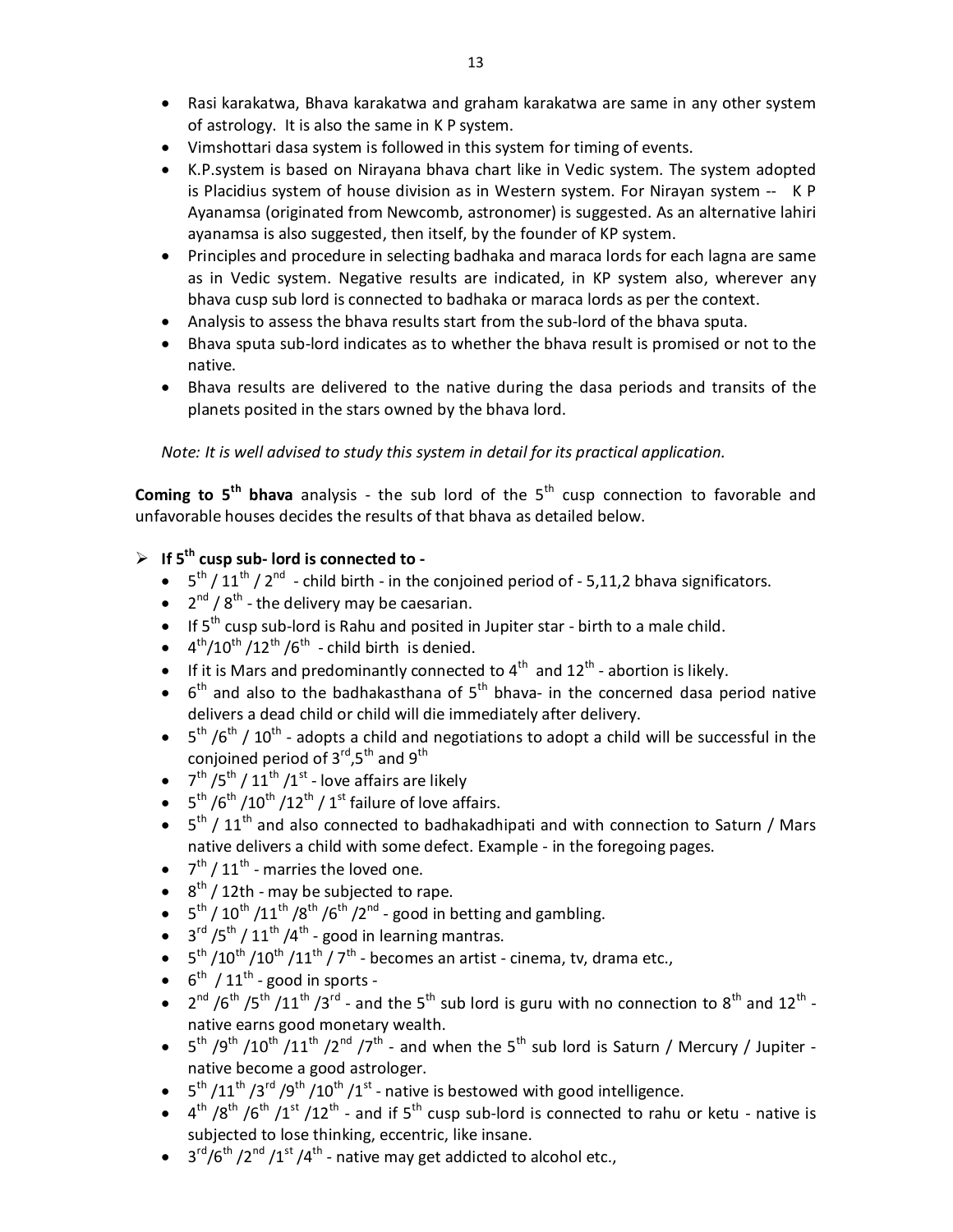#### **Study from star lord of sub lord.**

- If star lord of  $5^{th}$  bhava cusp sub-lord is connected to  $3^{rd}$  /  $5^{th}$  a sick child will pick up health - BUT if connected to  $10<sup>th</sup>$  and Saturn results in chronic sickness.
- If star lord of 11<sup>th</sup> bhava cusp sub-lord connected to  $5<sup>th</sup>$  and  $10<sup>th</sup>$  native will lead a spiritual life.

NOTE: If  $5<sup>th</sup>$  bhava cusp sub-lord is itself a badhaka or maraka or connected to them in the chart the  $5<sup>th</sup>$  bhava results are to be accordingly pruned.

### **If other bhava sub-lords are connected to 5th -**

- If lagna sub-lord is connected to  $1^{st}$  /5<sup>th</sup> /  $11^{th}$  safety in life during the conjoined period of  $1^{\text{st}}$ ,5<sup>th</sup> and  $11^{\text{th}}$
- If 2<sup>nd</sup> bhava sub-lord is connected to 8<sup>th</sup> / 12<sup>th</sup> / 5<sup>th</sup> loss of wealth in the conjoined period of  $8^{\text{th}}$  and  $12^{\text{th}}$  .
- If 4<sup>th</sup> bhava cusp sub lord is connected 4<sup>th</sup> /9<sup>th</sup> /11<sup>th</sup> continues academic education and to complete or terminate studies in the conjoined period of  $3^{rd}$ ,  $8^{th}$ ,  $5^{th}$  dasa lords.
- If 6<sup>th</sup> bhava cusp sub-lord is connected to 1<sup>st</sup> /5<sup>th</sup> /11<sup>th</sup> the disease is cured in the conjoined period of  $1^{\text{st}}$ ,5<sup>th</sup> and  $11^{\text{th}}$ .
- If 6<sup>th</sup> bhava cusp sub-lord is connected to  $1^{st}/5^{th}/9^{th}$  change in job is likely in the conjoined period of  $1^{\text{st}}$ ,5<sup>th</sup>,and 9<sup>th</sup> .
- If 7<sup>th</sup> bhava cusp sub-lord is connected to  $5^{th}$  /  $11^{th}$  an event in partnership occurs in the conjoined period of  $5^{th}$  and  $11^{th}$
- If 10<sup>th</sup> bhava cusp sub-lord is connected to 9<sup>th</sup> /5<sup>th</sup> / 1<sup>st</sup> Change of profession is likely in the conjoined period of 9<sup>th</sup> ,5<sup>th</sup> and 1<sup>st</sup>.
- If the 10<sup>th</sup> bhava cusp sub-lord is connected to  $10^{th}$  / 5<sup>th</sup> / 3<sup>rd</sup> sale of immovable property is likely in the conjoined period of  $10^{\text{th}}$ ,5<sup>th</sup> and 3<sup>rd</sup>.
- If 11<sup>th</sup> bhava cusp sub-lord is connected to  $1^{st}$  /  $5^{th}$  /  $11^{th}$  disease is cured in the conjoined period of  $1^{\text{st}}$ ,5<sup>th</sup> and  $11^{\text{th}}$  .
- If  $11<sup>th</sup>$  bhava cusp sub-lord is connected to  $11<sup>th</sup>$  /5<sup>th</sup> /2<sup>nd</sup> child birth is likely in the conjoined period of  $11^{\text{th}}5^{\text{th}}$  and  $2^{\text{nd}}$  .
- If 12<sup>th</sup> cusp sub-lord is connected to  $5^{th}$  /  $8^{th}$  /  $12^{th}$  repayment of debts is likely in the conjoined period of  $5^{th}$ , $8^{th}$  and  $12^{th}$  .

**Twins births - both female -** If 5<sup>th</sup> cusp sub-lord is Mercury occupying in a dual sign - deposited in the star of a female planet and the star lord if occupying female signs - the child birth will be twin female children.

**More than two births at once like twins --** If 5<sup>th</sup> cusp sub lord is Mercury and is in dual sign -and if that Mercury's star lord and sub-lord is either Jupiter or Mercury - or if the sub lord is occupying Cancer or Scorpio - more than two children will be born at the same time like twins.

# **Defective children - due to connection of 5th cusp sub lord to badhaka lord of 5th bhava.**

Example: Mother of two dumb and deaf children -  $12<sup>th</sup>$  dec 1952 12.30 pm Place.82E33 and 17N21 - KP Analysis - Pisces Lana -  $5^{th}$  cusp - Cancer at  $1^0$  .7' - sign lord Moon, star lord Jupiter and sub lord Mars. Badhaka lord for natives Pisces lagna is Mercury and for 5<sup>th</sup> bhava (for child) is Venus. Ketu is  $5<sup>th</sup>$  occupant.  $5<sup>th</sup>$  bhava cusp sub lord Mars is conjoined with Venus (badhaka lord for child) and Rahu in  $11<sup>th</sup>$  house i.e, badhaka for mother.

Mother delivered a dumb and deaf first daughter during Rahux Venus xVenus x Ketu period .